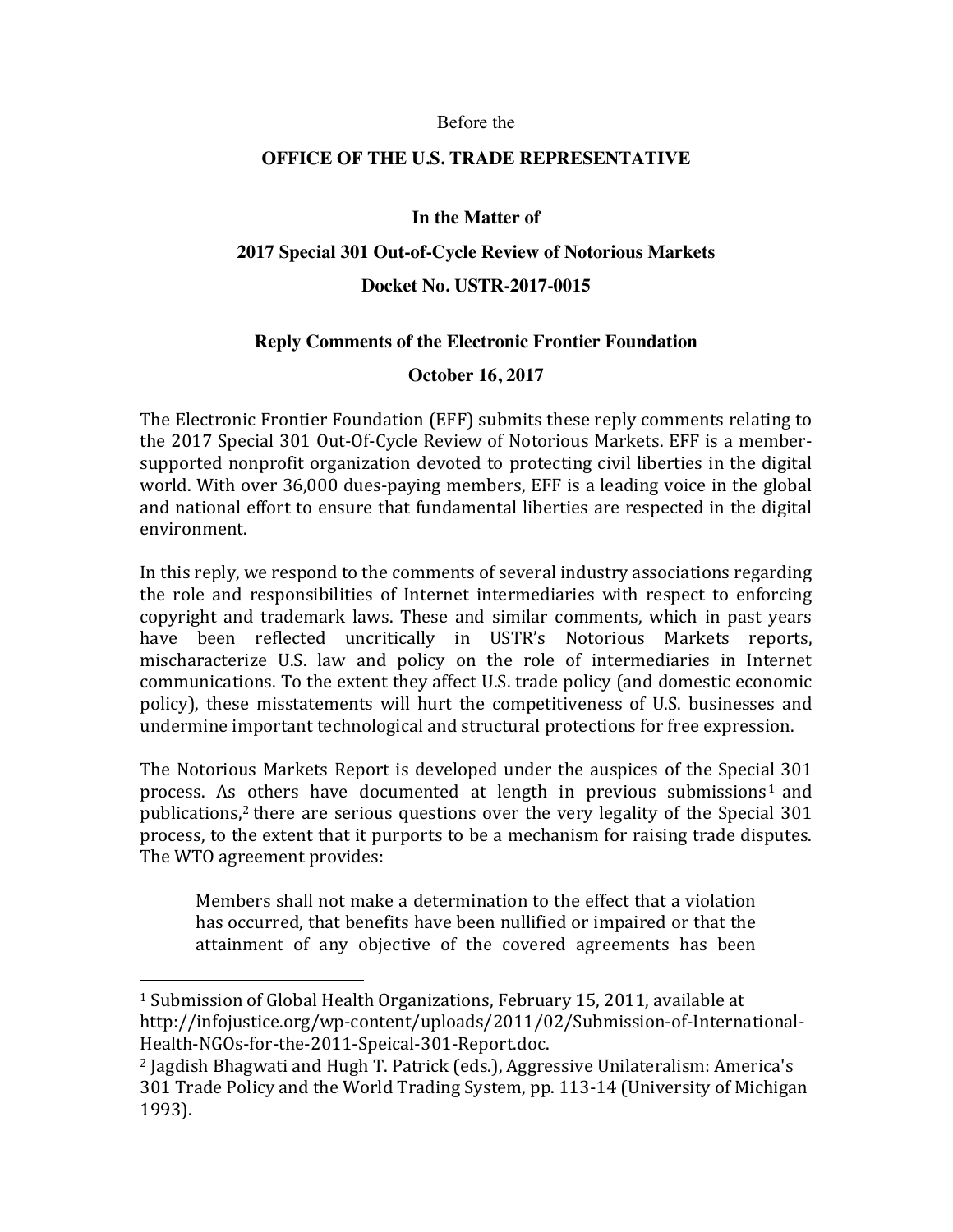impeded, except through recourse to dispute settlement in accordance with the rules and procedures of this understanding.<sup>3</sup>

Under Section 306 of the Trade Act, the USTR is empowered to apply sanctions if a country fails to satisfactorily implement measures to redress the concerns it has unilaterally raised of that country in the Special 301 report. This is facially incompatible with the WTO agreement, and has only survived WTO scrutiny to date on the basis of U.S. undertakings, notwithstanding the language of the Trade Act, that the USTR would not apply such sanctions outside of WTO dispute resolution mechanisms. The WTO panel that ruled to that effect however explicitly cautioned that:

should [the US Administration's undertakings] be repudiated or in any other way removed by the US Administration or another branch of the US Government, the findings of conformity contained in these conclusions would no longer be warranted.<sup>4</sup>

The Notorious Markets Report explicitly "encourages governments ... to engage in sustained and meaningful efforts to combat piracy and counterfeiting,"<sup>5</sup> which can be understood by those governments as foreshadowing further action to be taken in the event that they do not accept the USTR's "encouragement."

In practice, even without the need for sanctions to be applied or explicitly threatened, this implicit threat has created heavy extra-legal pressure on countries to amend their intellectual property laws and policies to accord with the USTR's unilateral demands, and the result has often been to the detriment of those countries' citizens, with a very unclear benefit, if any, for the United States.

The comments of various entertainment and pharmaceutical associations regarding Internet technologies threaten particular harm to U.S. trade and speech interests.

# **A. Content Delivery Networks and Reverse Proxy Services**

 

Content delivery networks, or CDNs, are services that improve the performance, security, and reliability of websites, by replicating websites' content and

<sup>&</sup>lt;sup>3</sup> Understanding on Rules and Procedures Governing the Settlement of Disputes, Apr. 15, 1994, Marrakesh Agreement Establishing the World Trade Organization, Annex 2, art. 23.2, Legal Instruments – Results of the Uruguay Round vol. 31, 33 I.L.M. 81 (1994).

 $4$  WTO Panel, WT/DS152/R, United States—Sections 301–310 of the Trade Act 1974, available at http://www.sice.oas.org/DISPUTE/wto/tract01e.asp.

<sup>&</sup>lt;sup>5</sup> USTR, 2016 Out-of-Cycle Review of Notorious Markets (December 2016),

https://ustr.gov/sites/default/files/2016-Out-of-Cycle-Review-Notorious-Markets.pdf.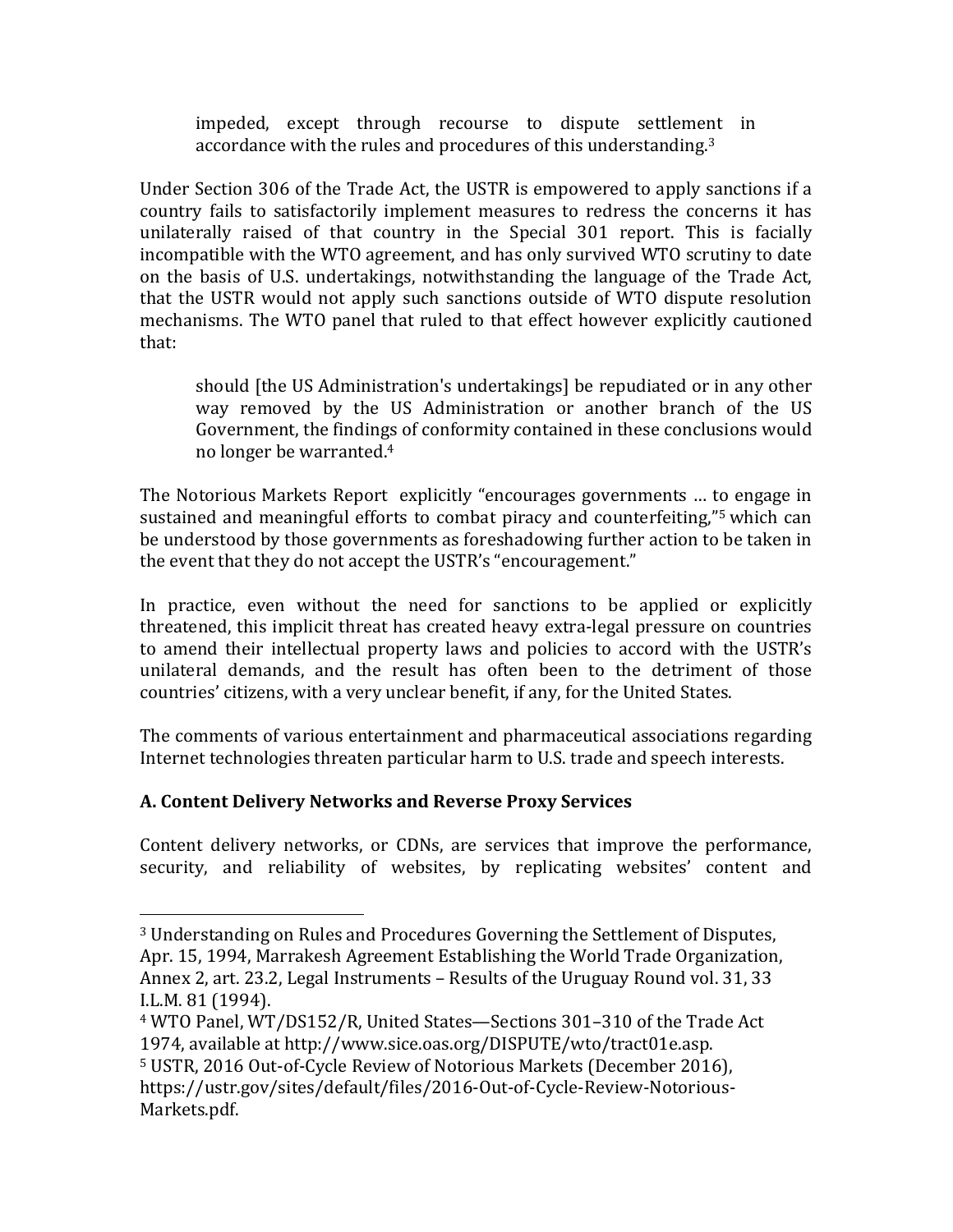functionality in multiple physical locations.<sup>6</sup> Reverse proxy services, a similar category, are services that stand between a website host and its users, making them resistant to denial-of-service attacks that could render them inaccessible.<sup>7</sup> CDN and reverse proxy services are used by millions of websites, and are instrumental in allowing individuals and small businesses to reach a global audience reliably.

Comments from the Motion Picture Association of America (MPAA), the Recording Industry Association of America (RIAA), and the Entertainment Software Association (ESA) in this proceeding paint a misleading picture of CDNs and reverse proxy services. For example, RIAA describes them as services used by "pirate sites ... to obfuscate their IP address, creating obstacles to enforcement against such sites."<sup>8</sup> MPAA repeatedly describes CloudFlare, a popular CDN and reverse proxy service, as a service that "masks the IP location of the web site." MPAA also states without evidence that a site's purpose for using a reverse proxy service is "to curb rights holders' ability to identify its precise host."

What these commenters fail to mention is that nearly *any* service that stands between a website and its users will inherently cause users to see a different Internet Protocol (IP) address than the one used by the website's own server. This is neither nefarious nor particularly difficult to circumvent, given that CDNs are wellestablished, largely US-based companies that respond to valid court process requesting the IP address of a website.

CDNs and reverse proxy services perform a vital role in making websites more robust platforms for speech of all kinds, and enhancing the global reach of American businesses via the Internet. While U.S. copyright law requires these services to refrain from knowingly contributing to specific copyright infringements, purposefully inducing infringement by customers, or assuming a supervisory role over customers who infringe while profiting from such infringement,<sup>9</sup> they are not required to seek out or police infringement by their customers,<sup>10</sup> nor to render alleged infringers easily identifiable by copyright holders. Pressure on these services, including from USTR, to engage in more private copyright enforcement than the law requires, risks diminishing the benefits that the services provide for U.S. trade competitiveness and for the preservation of robust free speech.

 

<sup>&</sup>lt;sup>6</sup> CDNetworks, "How Content Delivery Networks Work" (April 13, 2015), https://www.cdnetworks.com/en/news/how-content-delivery-networkswork/4258

<sup>&</sup>lt;sup>7</sup> "Protect Against DDoS Attack," Cloudflare, https://www.cloudflare.com/ddos/ (accessed October 16, 2017).

<sup>&</sup>lt;sup>8</sup> RIAA Comments at 4.

<sup>&</sup>lt;sup>9</sup> See, e.g., MGM Studios, Inc. v. Grokster, Ltd., 545 U.S. 913 (2005).

<sup>&</sup>lt;sup>10</sup> *See, e.g., Religious Technology Center v. Netcom On-Line Communication Services, Inc.*, 907 F. Supp. 1361 (N.D. Cal. 1995),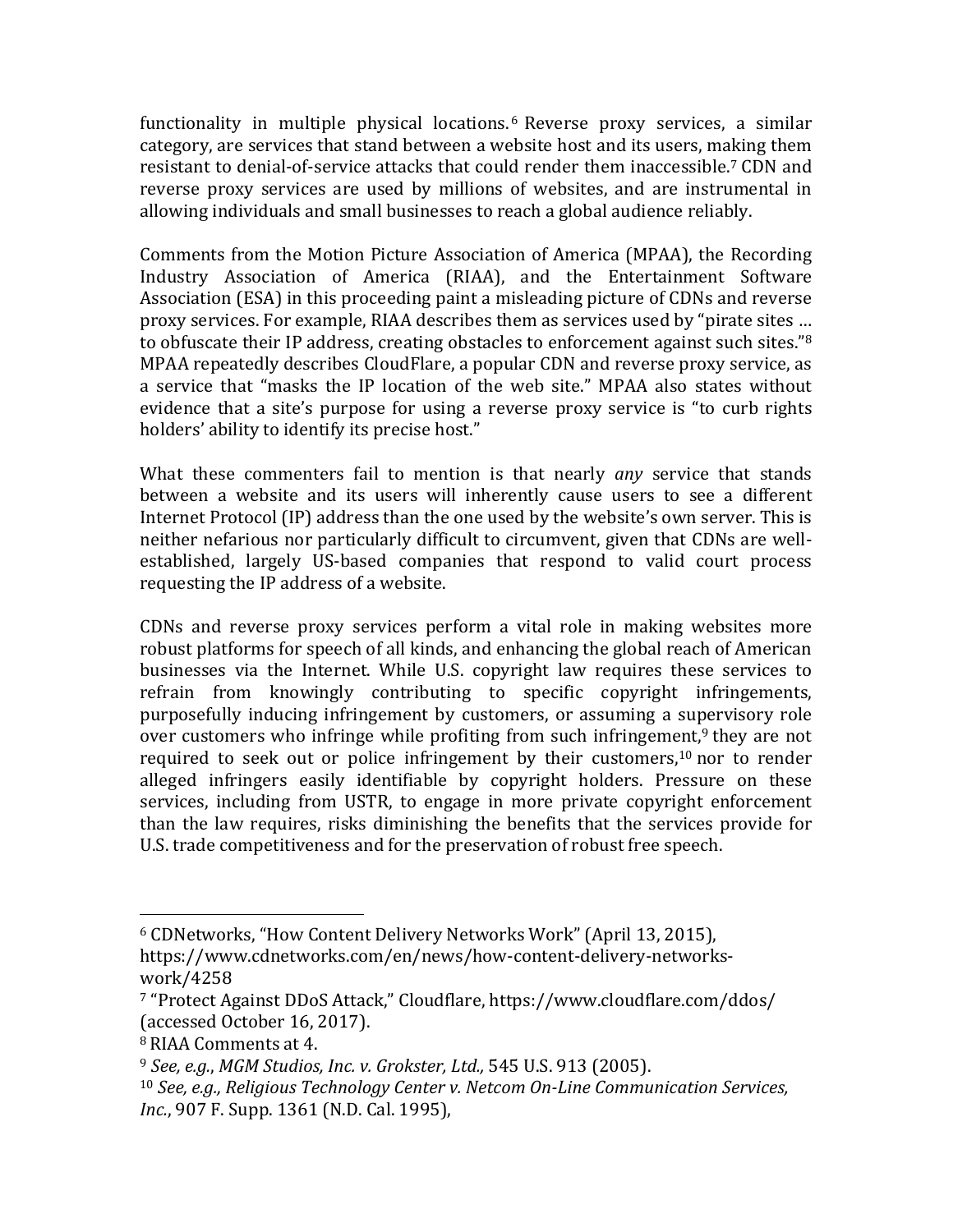Accordingly, USTR should decline the invitation to call out CDNs and reverse proxy services in its report. These services are not "notorious markets," nor do they have any meaningful connection to such markets, aside from providing them the same services used by millions of other websites.

### **B. Domain Name Registrars and Registries**

The domain name system (DNS) is a global distributed database maintained by hundreds of independent entities. Its main function is to correlate domain names such as ustr.gov with numeric Internet Protocol addresses, such as 198.137.240.1, which are used to route information across the Internet. Nearly every Internetconnected device makes use of the DNS. Policies for the system are set by the Internet Corporation for Assigned Names and Numbers (ICANN), a non-profit corporation that operates under a multi-stakeholder policy process.<sup>11</sup> Companies known as DNS registrars perform the service of registering domain names in the system on behalf of users.<sup>12</sup> Registrars' practices are determined in part by contractual agreements with ICANN.<sup>13</sup>

The DNS is a vital part of the Internet's infrastructure, and is one of the consensusbased approaches that, by and large, allows a person to access information anywhere in the world regardless of the technology they use or how they connect to the Internet. It operates not under the mandate of any government but rather a sometimes fragile consensus among stakeholders. That consensus is maintained in part by limiting the purpose of the DNS to the narrow, technical function of associating Internet resources with human-readable names in a consistent and robust way.

In 2011, Congress considered a bill that would have required registrars to suspend domain names as a remedy for copyright and trademark infringement on websites. Reflecting in part the concerns described above, and following a broad public outcry, Congress abandoned this proposal in 2012.<sup>14</sup>

Some special interests, however, still seek to repurpose the DNS as a tool for furthering particular legal, commercial, and social policies. They seek to transform a domain name from a simple identifier into a license to speak on the Internet, to be granted or revoked based on various and shifting standards of good behavior,

 $12$  "Information for Registrants and Registrars,"

 

https://www.icann.org/resources/pages/registrars-0d-2012-02-25-en (accessed October 16, 2017).

<sup>14</sup> "After Historic Protest, Members of Congress Abandon PIPA and SOPA in Droves," EFF Deeplinks Blog (Jan. 19, 2012), https://www.eff.org/deeplinks/2012/01/afterhistoric-protest-members-congress-abandon-pipa-and-sopa-droves

<sup>&</sup>lt;sup>11</sup> "What Is ICANN Policy?," https://www.icann.org/policy#what is policy (accessed October 16, 2017).

<sup>13</sup> *Id.*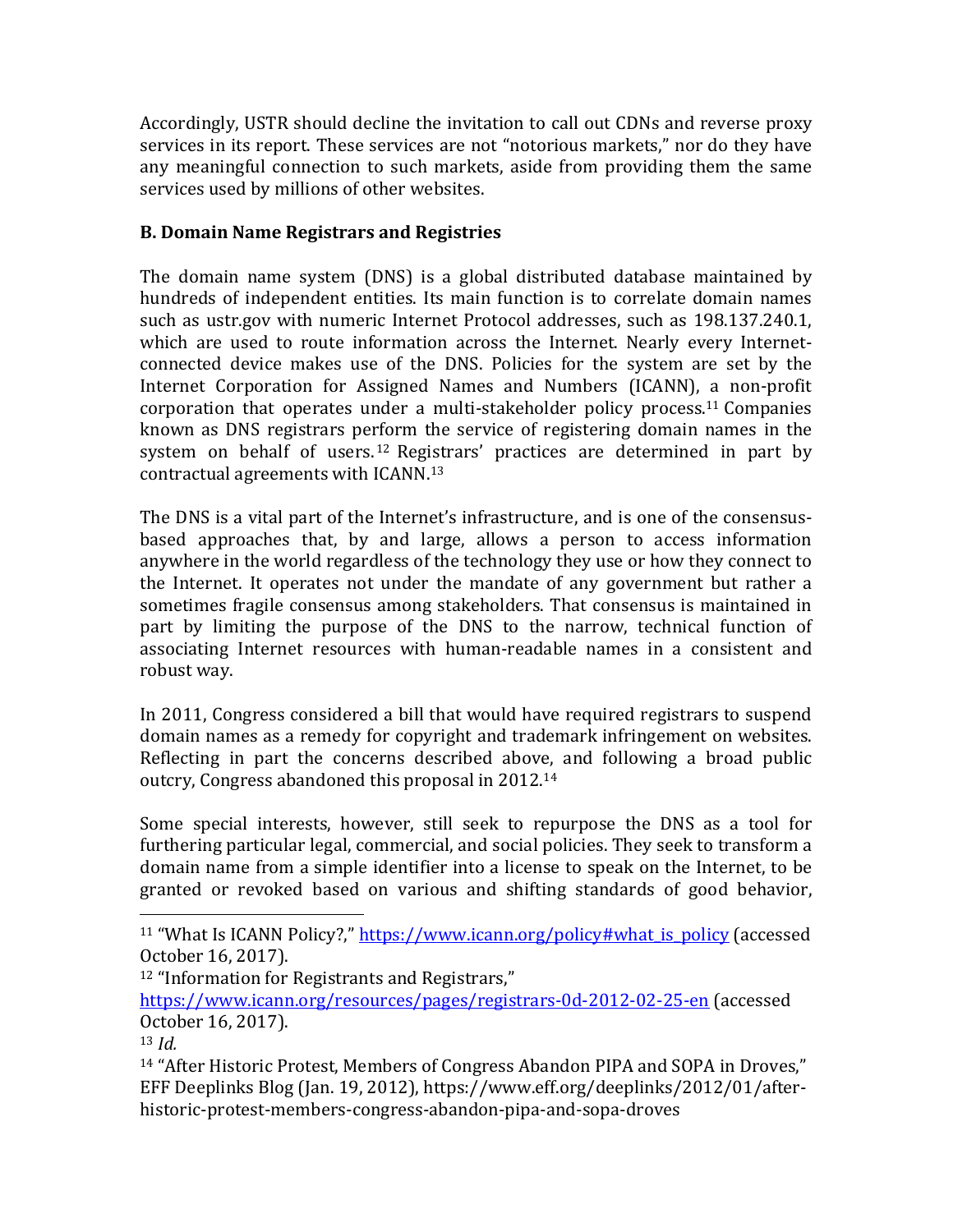enforced and executed by private actors with conflicting and sometimes anticompetitive incentives.

Some of the comments in this proceeding reflect this dangerous trend. For example, the Alliance for Safe Online Pharmacies (ASOP) seeks to co-opt DNS registrars into acting as private pharmacy regulators by seeking out and suspending the domain names of websites that ASOP deems to be illegal online pharmacies.<sup>15</sup> While ASOP is correct that a registrar may use its own discretion to suspend a domain name when "the registrar deems such suspension is appropriate,"<sup>16</sup> ASOP also requests that the government direct the exercise of that discretion, stating that the failure to suspend domains "should not be tolerated" by USTR.<sup>17</sup>

It would be wholly inappropriate for USTR to press domain name registrars to act as enforcers of pharmacy licensing requirements or to suspend domains at the request of the pharmaceutical industry. While ASOP decries an "often long back-and-forth process with the courts"<sup>18</sup> required to take down a website engaged in illegal pharmaceutical sales, the solution to this problem is not to bypass due process of law by encouraging registrars to suspend domain names on their own initiative.

## **C. "Stream Ripping" Websites**

Finally, RIAA's discussion of "stream-ripping" websites misstates copyright law.<sup>19</sup> Websites that simply allow users to extract the audio track from a user-selected online video are not "illegal sites" and are not liable for copyright infringement, unless they engage in additional conduct that meets the definition of infringement. There exists a vast and growing volume of online video that is licensed for free downloading and modification, or contains audio tracks that are not subject to copyright. Moreover, many audio extractions qualify as non-infringing fair uses under copyright. Providing a service that is capable of extracting audio tracks for these lawful purposes is itself lawful, even if some users infringe.<sup>20</sup> Such a website does not become "illegal" by earning revenue through advertising. Other activities may give rise to copyright liability, such as distributing infringing copies of video and audio recordings to third parties, but many of the sites identified by RIAA are not clearly involved in such activities.

USTR must apply U.S. law as it is, not as particular industry organizations wish it to be. Accordingly, it is inappropriate to describe "stream-ripping" sites as engaging in or facilitating infringement. That logic would discourage U.S. firms from providing

 <sup>15</sup> ASOP comments at 2-3.

<sup>&</sup>lt;sup>16</sup> ASOP comments at 2.

<sup>17</sup> *Id.* at 3.

 $18$  *Id.* 

<sup>&</sup>lt;sup>19</sup> RIAA comments at 5-8.

<sup>&</sup>lt;sup>20</sup> Sony Corp. of America v. Universal City Studios, Inc., 464 U.S. 417 (1984).